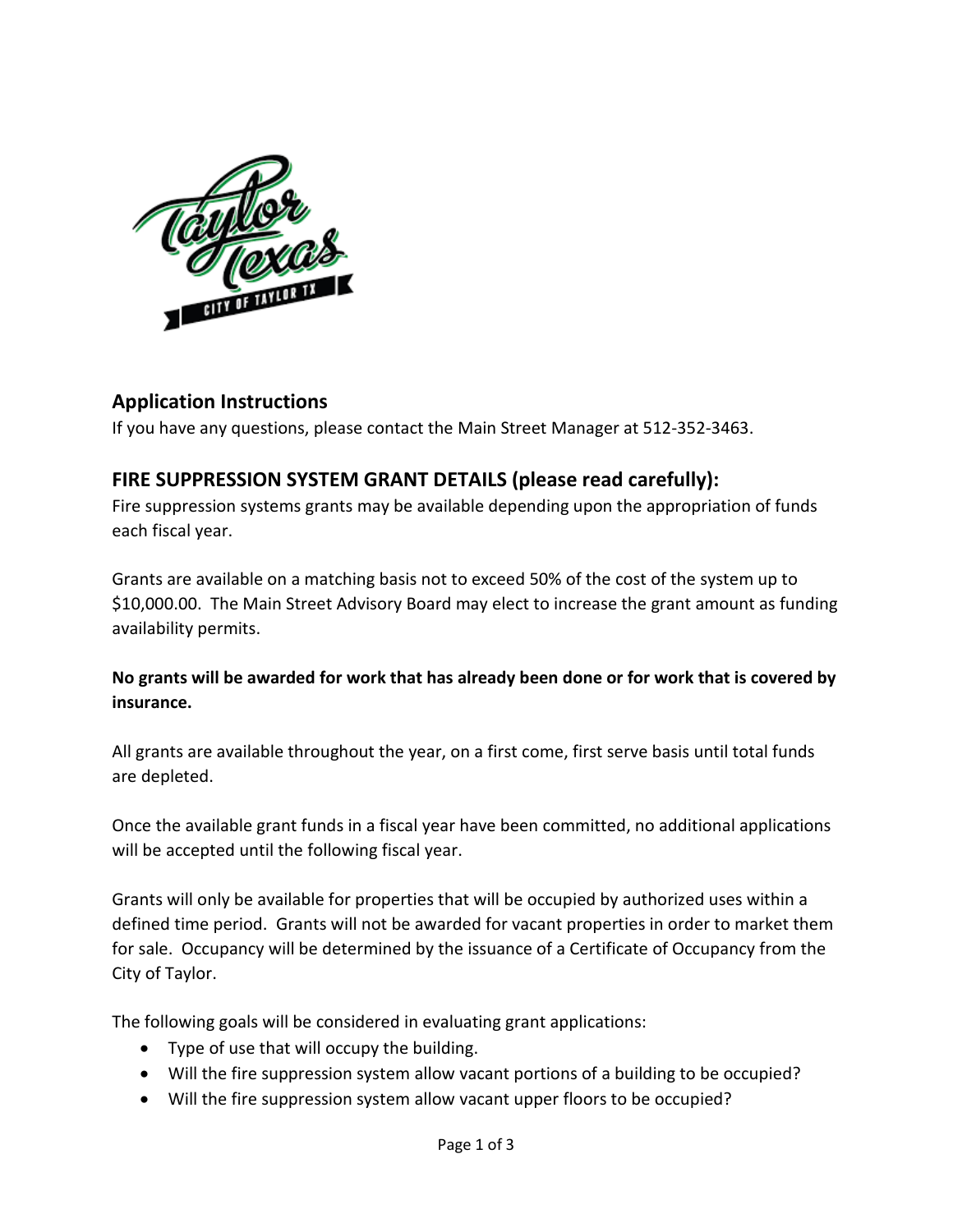• Does the proposed use of the building implement the goals of the downtown master plan and comprehensive plan?

## **GRANT APPLICATION PROCESS**

- 1. **Determine eligibility:** Discuss project plans and determine grant eligibility with Main Street Manager. Complete Taylor Tax Increment Financing (TIF) Fund Grant Application.
- 2. **Complete fire suppression system grant application form:** Obtain itemized written work estimates on the project work from at least three qualified contractors.
- 3. **Return the completed grant application form** with all original itemized work estimates to the Main Street Office at 400 Porter Street no later than 5:00 pm the Wednesday prior to the first Friday of each month, for consideration by the TIF Board the following month.
- 4. **The grant approval process will include without limitation, the following:**
	- (a) The Tax Increment Financing Board (TIF) meets at 5:00 pm the third Wednesday of each month as needed, and all grant applicants are required to attend and present their grant request.
	- (b) Notwithstanding anything stated in this grant application to the contrary, final approval for any grant shall be vested in the City Council.
	- (c) The Tax Increment Financing Board shall consider only grant applications which have been properly and fully completed and which contain all information required in the grant application.
	- (d) An Applicant who submits an application that was denied a grant by the Tax Increment Financing Board shall not be eligible to re-submit a grant application for six (6) months from the date the prior application was declined.
	- (e) Grant recipients will be required to complete the installation of the fire suppression system within a defined timeframe. Recipients must apply for the permit within sixty (60) days of grant approval and complete the project within six (6) months from the date the permit is issued.
	- (f) The applicant is required to obtain all applicable City permits and City approval, including passing all final inspections required for the grant that is awarded.